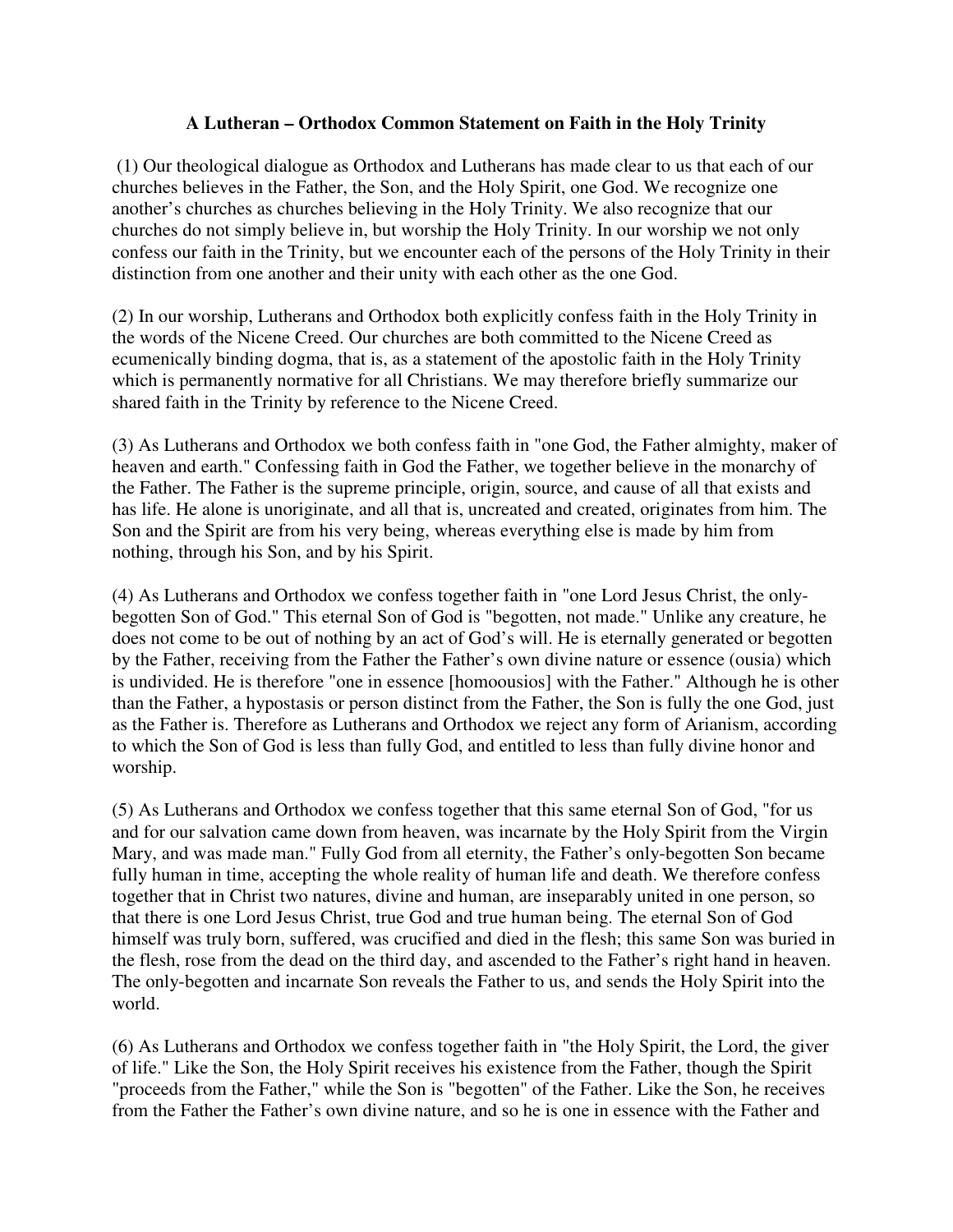the Son. He is other than the Father and the Son, a hypostasis or person distinct from both, yet fully the one God, just as the Father and the Son are. The Creed attests this not only by calling him "the Lord, the giver of life," attributing to him divine names and actions which belong to God alone, but also by saying that "with the Father and the Son he is worshiped and glorified." Because he is true God, to him belongs that honor and worship which are due to God alone.

(7) Our dialogue has discussed extensively the historical and theological issues surrounding the one point in the Creed on which Lutherans and Orthodox have traditionally disagreed with regard to faith in the Holy Trinity: the procession of the Spirit. Together with other churches rooted in Latin-speaking Christianity, Lutherans have traditionally confessed the creedal faith in the Holy Trinity by saying that the Holy Spirit "proceeds from the Father and the Son [Filioque]," and Lutheran theologians have traditionally defended both the addition of the phrase "and the Son" and the truth of the teaching embodied by this addition. Orthodox have traditionally opposed both the addition of the Filioque clause to the Creed and the teaching that the Spirit proceeds from the Son. Our dialogue has progressed to the point where we can make the following statements regarding this historic dispute.

(8) Lutherans, together with many other Western Christians, now widely recognize that the addition of the Filioque to the Nicene Creed, which took place locally by a unilateral action of the Latin Church and without the action of an Ecumenical Council, was illegitimate and contributed to disunity among Christians. Moreover, many Lutherans are now convinced that the original Creed without the Filioque addition could and should be restored in their worship . This need not contradict the Lutheran Confessions, which commit Lutherans to "the decree of the Council of Nicaea" (CA I). It is especially important to note that this article commits Lutherans not simply to the teaching of "the synod of Nicaea," but to the decree —that is, the text— of Nicaea, and to the specific doctrinal decisions embodied in that text. But the text of "the synod of Nicaea," that is the text of A.D. 325, amplified by the First Council of Constantinople of A.D. 381, as reported in the Acts of the Council of Chalcedon (A.D. 451), does not include the Filioque. It simply says that the Holy Spirit is to ek tou patroH ekporeuomenon ("the one proceeding from the Father"), in line with the Gospel of St. John (John 15:26). On this basis, Lutherans can now acknowledge that the Filioque is not ecumenical dogma, but has the status of a local tradition which is not binding on the universal church.

(9) For this reason the Lutheran members of this dialogue are prepared to recommend to their Church that it publicly recognize that the permanently normative and universally binding form of the Nicene Creed is the Greek text of A.D. 381, and that it undertake steps to reflect this recognition in its worship and teaching. This would be a way of enacting in the Evangelical Lutheran Church in America the Lutheran World Federation resolution of 1990, which found it "appropriate" that member churches "which already use the Nicene Creed in their liturgies may use the version of 381, for example in ecumenical services," and further found it appropriate that Lutherans preparing common vernacular texts of the Nicene Creed together with Orthodox churches "may agree to a version without the 'western' filioque."

(10) At the same time, Lutherans are not prepared to regard the teaching that the Holy Spirit proceeds from the Father and the Son as a heresy—a teaching against faith in the Holy Trinity. It is part of their confessional documents, and many of the chief teachers of the Lutheran tradition, including Luther himself, taught it vigorously. Lutheran recognition that the Filioque is not part of the Nicene Creed in its original and ecumenically binding form is not, therefore, to be equated